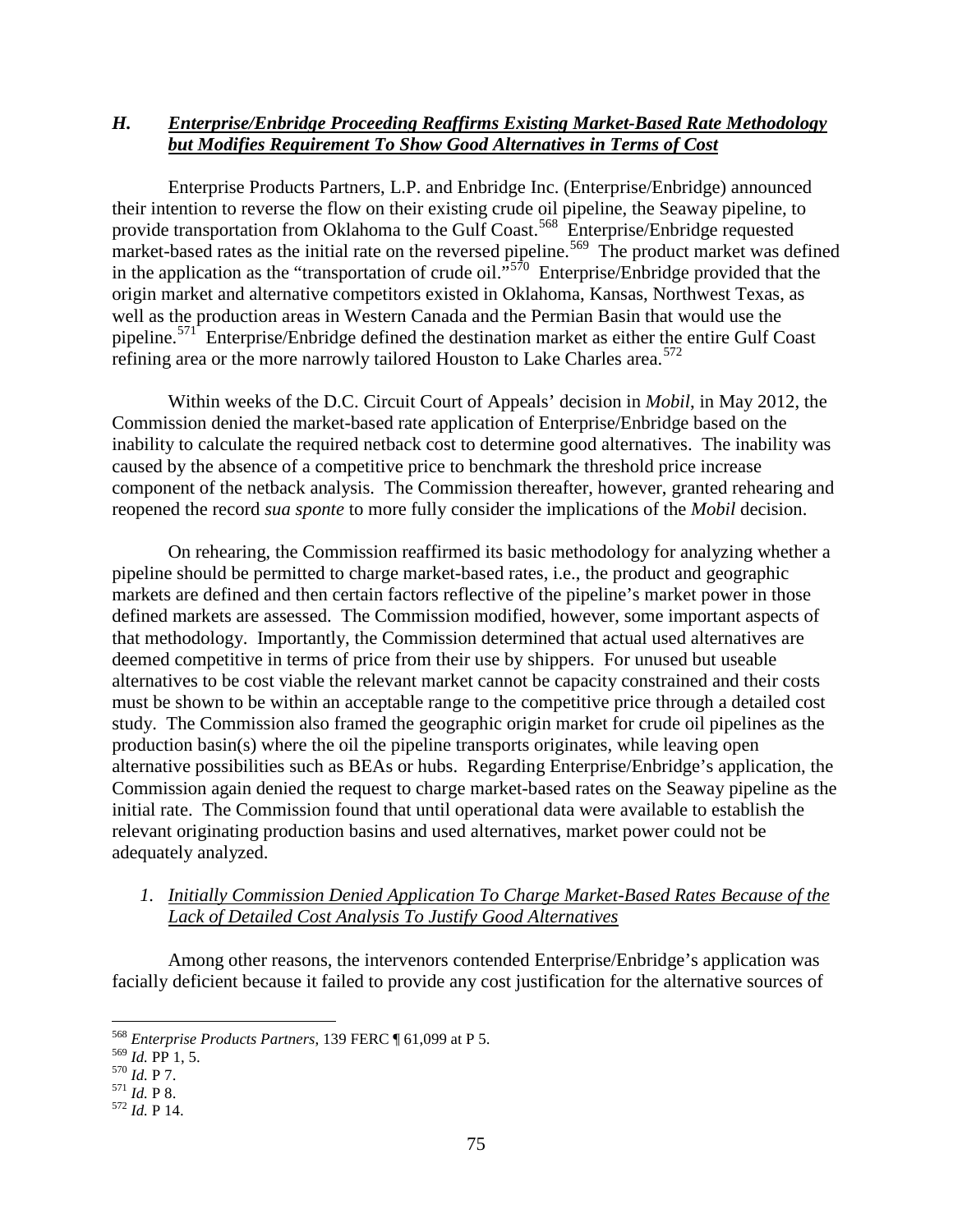transportation in Enterprise/Enbridge's origin and destination markets.<sup>573</sup> The Commission agreed that even with the *Mobil* court's focus on market share in actual transportation of the entire relevant production basin, not the ability of alternatives to be price competitive, price data remained "an indispensable part of the analysis."<sup>574</sup> The Commission determined that while the *Mobil* court's ruling rested primarily on the Pegasus pipeline's market share, at least some price data was required to ascertain which alternatives were viable in order to calculate the market share statistics.<sup>[575](#page-1-2)</sup> The Commission concluded that "price was indeed part of the court's review of Pegasus' origin market."[576](#page-1-3)

The Commission found that the evidence presented was insufficient to determine whether alternatives were good in terms of cost.[577](#page-1-4) Further, the Commission declined to set the matter for hearing because no proxy for the competitive price existed from which to calculate good alternatives. [578](#page-1-5) The Commission stated that the point in conducting the cost analysis is to determine whether the applicant pipeline could raise rates above the competitive level, and therefore, some proxy for the competitive level had to be used to make the calculation.<sup>579</sup> In this case, since Enterprise/Enbridge had no tariff on file to serve as the competitive proxy and had failed to offer any other proxy, no cost comparison could be conducted.<sup>[580](#page-1-7)</sup> "In sum, denial of Enterprise/Enbridge's application is appropriate given the applicants' failure to provide detailed cost data, a fundamental element of a market power analysis, which Enterprise/Enbridge acknowledges cannot be provided at this time."<sup>[581](#page-1-8)</sup>

Shortly thereafter in June 2012, however, the Commission granted rehearing and reopened the record *sua sponte* for the purpose of reconsidering the effect of the *Mobil* decision on Enterprise/Enbridge's market-based rate application.<sup>[582](#page-1-9)</sup> In addition, and more broadly, the Commission reopened the record to consider the effect of the *Mobil* decision on the Commission's overall policies in assessing an application for market-based rates.<sup>583</sup>

## *2. On Rehearing the Commission Reaffirmed its Market-Based Rate Methodology but Modified How to Determine Good Alternatives in Terms of Cost*

On rehearing, the Commission concluded that the *Mobil* court did not fundamentally alter the Commission's methodology for analyzing market power.<sup>[584](#page-1-11)</sup> Instead, the Commission found that the *Mobil* court applied the Commission's definition and policies on market power to the facts of the case and found the Commission erred in its findings.<sup>[585](#page-1-12)</sup> Based on this conclusion, the Commission reiterated its general methodology for determining whether an oil pipeline has

<span id="page-1-1"></span><span id="page-1-0"></span><sup>573</sup> *Enterprise Products Partners*, 139 FERC ¶ 61,099 at PP 21, 41.<br>574 *Id.* P 32.<br>575 *Id.*<br>577 *Id.* P 33.<br>578 *Id.* 577 *Id.* P 33.<br>578 *Id.* 579 *Enterprise Products Partners*, 139 FERC ¶ 61,099 at PP 40-41.

<span id="page-1-2"></span>

<span id="page-1-4"></span><span id="page-1-3"></span>

<span id="page-1-5"></span>

<span id="page-1-8"></span><span id="page-1-7"></span><span id="page-1-6"></span><sup>&</sup>lt;sup>580</sup> *Id.* PP 39, 41.<br>
<sup>581</sup> *Id.* P 47.<br>
<sup>582</sup> *Enterprise Products Partners L.P.*, 139 FERC ¶ 61,255, at P 2 (2012).<br>
<sup>583</sup> *Id.* P 3.<br>
<sup>584</sup> *Enterprise Products Partners*, 146 FERC ¶ 61,115 at P 31.<br>
<sup>585</sup> *Id.* 

<span id="page-1-11"></span><span id="page-1-10"></span><span id="page-1-9"></span>

<span id="page-1-12"></span>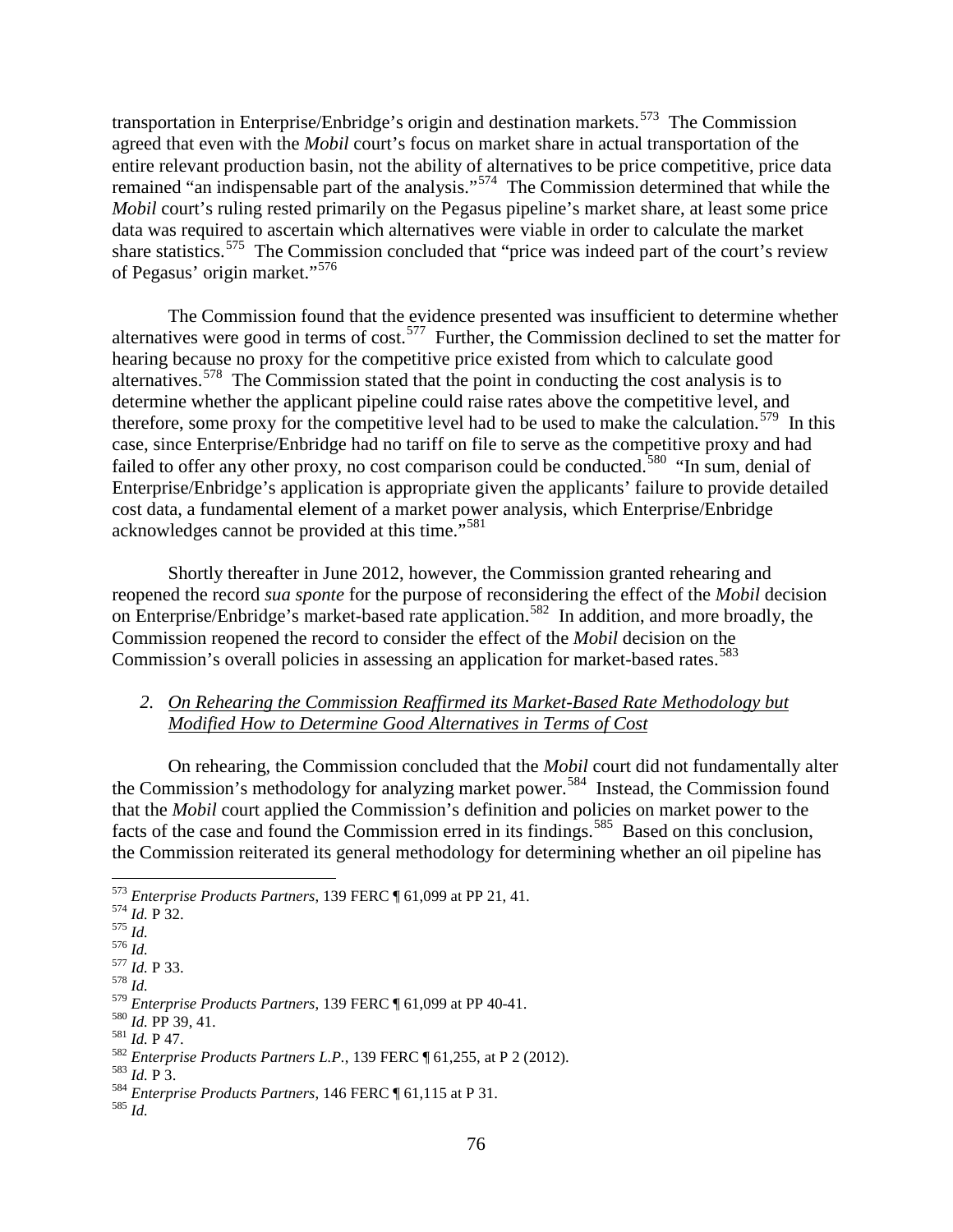significant market power.<sup>586</sup> But the Commission clarified and modified several aspects of that methodology, including the proper geographic origin market for crude oil pipelines, the product market determination, and importantly, how to determine good alternatives in terms of cost.

Geographic Market and Alternative Sources of Transportation. The Commission reiterated its requirement that an oil pipeline define the geographic markets in which it seeks to establish a lack of significant market power.<sup>[587](#page-2-1)</sup> The Commission found that for crude oil pipelines the proper origin market is generally "the production field from where the crude oil being shipped on the pipeline derives."<sup>[588](#page-2-2)</sup> This may be the production field(s) where the pipeline is physically located, or the production field(s) for inbound pipelines to the applicant pipeline that constitute the origin of the crude actually shipped on the applicant pipeline.<sup>589</sup> The Commission determined this was consistent with *Mobil* where Trial Staff traced the crude oil that the Pegasus pipeline received for transportation backwards from its injection point to the production fields based on operational data in order to identify all potential alternatives.<sup>[590](#page-2-4)</sup> This definition also reflected the reality of the origin market for crude oil pipelines.<sup>[591](#page-2-5)</sup> "Producers of crude oil seek to dispose of their product out of the production field by the most economic (profitable) means available."[592](#page-2-6) This definition does not necessarily apply to refined products pipelines,<sup>[593](#page-2-7)</sup> and the Commission did not foreclose a different origin market for crude oil pipelines based on BEAs or hubs, for example, if justified by the particular facts of a case.<sup>[594](#page-2-8)</sup>

The Commission also reiterated the requirement that oil pipelines define the competitive transportation alternatives in their relevant markets in order to determine the market share and market concentration statistics in those markets. [595](#page-2-9) The Commission held that for an alternative to be "competitive" it must: (1) be able "to discipline, or prevent, a potential increase in price above the competitive level by the applicant pipeline;"<sup>[596](#page-2-10)</sup> $(2)$  be "available to receive product

<span id="page-2-1"></span>*Id.*<br><sup>587</sup> *Id.* P 35.

<span id="page-2-3"></span><span id="page-2-2"></span><sup>589</sup> *Id.*

<span id="page-2-6"></span><span id="page-2-5"></span><sup>592</sup> *Id.*

<span id="page-2-10"></span><span id="page-2-9"></span><sup>596</sup> *Id.*

<span id="page-2-0"></span><sup>&</sup>lt;sup>586</sup> *Id.* P 34. The Commission again outlined its general methodology for determining whether an oil pipeline has market power:

As set forth in Order No. 572, the Commission requires oil pipelines to first define the relevant markets for which to determine market power. Further, the Commission requires oil pipelines to identify the competitive transportation alternatives for its shippers, including potential competition and other competition constraining its rates. Finally, the oil pipeline must compute the market concentration for the relevant market(s) and other market power measures.

<sup>&</sup>lt;sup>588</sup> *Enterprise Products Partners*, 146 FERC ¶ 61,115 at P 39.

<span id="page-2-4"></span><sup>590</sup> *Id.* PP 35, 39.

<sup>591</sup> *Id.* P 35.

<span id="page-2-7"></span><sup>593</sup> *Enterprise Products Partners*, 146 FERC ¶ 61,115 at P 35 n.26, 39; *see Enterprise TE Products*, Opinion No. 529, 146 FERC ¶ 61,157 at P 40 (approving refined petroleum pipeline's methodology for identifying geographic market where it limited its analysis to a 125-mile radius around its terminal and then excluded counties where the pipeline's delivered price was not competitive).

<span id="page-2-8"></span><sup>594</sup> *Enterprise Products Partners*, 146 FERC ¶ 61,115 at P 39.  $^{595}$  *Id.* P 45.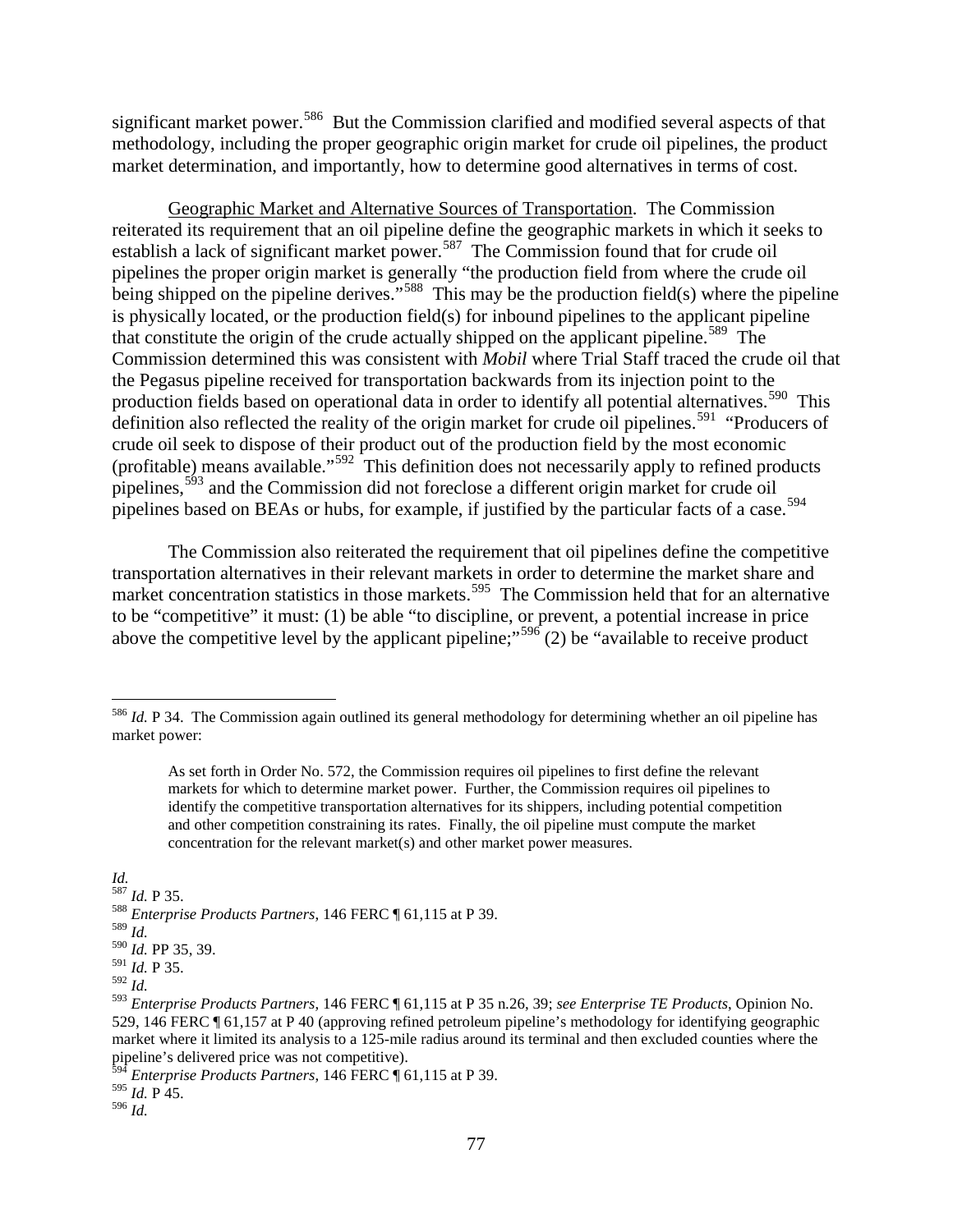diverted from the applicant pipeline in response to a price increase"<sup>[597](#page-3-0)</sup> in line with the finding in *SFPP* that alternatives have available capacity;<sup>[598](#page-3-1)</sup> and (3) be "of the same quality as the applicant."[599](#page-3-2)

The Commission analyzed in detail the first requirement of a good alternative, *i.e.*, its price competitiveness. The Commission held that "a fundamental element of a market-power analysis" remains that "competitive alternatives must be determined competitive in terms of price."<sup>[600](#page-3-3)</sup> The Commission held, however, that a detailed netback cost analysis was not always required to make this determination.<sup>601</sup> Instead, the Commission found commensurate with the *Mobil* court, *Explorer*, and contentions made in *Sunoco* that actual used alternatives are necessarily competitive in terms of price.<sup>602</sup> This relies on shipper behavior "to implicitly demonstrate that the alternative is economic or profitable to that shipper."[603](#page-3-6) The Commission determined that it simply was not "rational for a shipper to use an alternative that was not profitable."<sup>604</sup> Therefore, evidence that a proposed alternative is used satisfies the Commission's requirement that price data be provided to demonstrate an alternative is a good alternative in terms of price.<sup>[605](#page-3-8)</sup> Usage "demonstrates that the used alternative provides a higher netback than any alternative that is available but not being used" and serves as a "'proxy for determining whether an alternative is in fact a good alternative in terms of price."<sup>606</sup>

For unused but "useable" alternatives (those that have available capacity and are of equal quality), a detailed price analysis is still required, however, to establish those alternatives are competitive in terms of price in certain circumstances. [607](#page-3-10) The Commission directed as a first step a calculation of overall supply and demand for the disposal of crude oil in the origin market.<sup>[608](#page-3-11)</sup> "It must be established whether the overall capacity to dispose of crude oil equals, is less than, or exceeds the crude oil contained in the origin market."<sup>[609](#page-3-12)</sup> If the demand for disposition capacity exceeds supply, no further analysis is required.<sup>610</sup> In that case, an alternative that is unused even when there is excess demand for capacity "is not an economic alternative, for otherwise shippers would avail themselves of the alternative to relieve the excess demand."<sup>[611](#page-3-14)</sup> If disposition capacity exceeds demand or they are at equilibrium, the analysis can

<span id="page-3-14"></span>

 <sup>597</sup> *Id.*

<span id="page-3-2"></span><span id="page-3-1"></span><span id="page-3-0"></span><sup>&</sup>lt;sup>598</sup> *See SFPP*, 84 FERC ¶ 61,338 at 62,498-99.<br><sup>599</sup> *Enterprise Products Partners*, 146 FERC ¶ 61,115 at P 45.

<span id="page-3-3"></span><sup>&</sup>lt;sup>600</sup> *Id.* P 53; *see also id.* P 54 ("For an alternative to be a good alternative, it must be competitively priced.").<br><sup>601</sup> *Id.* P 53. *see also id.* P 58 ("As the court held in *Mobil*, and the Commission confirms, t

<span id="page-3-5"></span><span id="page-3-4"></span>alternative be determined a good alternative in terms of price does not require the actual calculation of a competitive price proxy when usage demonstrates an implied demonstration of competitiveness."); *Id.* P 61 ("The list of competitive alternatives therefore includes those alternatives in the geographic market being used to dispose of that which constitutes the product market.").<br>
<sup>603</sup> *Id.* P 56.<br>
<sup>604</sup> *Enterprise Products Partners*, 146 FERC ¶ 61,115 at P 56.<br>
<sup>605</sup> *Id.*<br>
<sup>607</sup> *Id.* P 65.<br>
<sup>607</sup> *Id.* P 68.

<span id="page-3-6"></span>

<span id="page-3-7"></span>

<span id="page-3-8"></span>

<span id="page-3-10"></span><span id="page-3-9"></span>

<span id="page-3-13"></span><span id="page-3-12"></span><span id="page-3-11"></span><sup>609</sup> *Enterprise Products Partners*, 146 FERC ¶ 61,115 at P 68. <sup>610</sup> *Id.* <sup>611</sup> *Id*.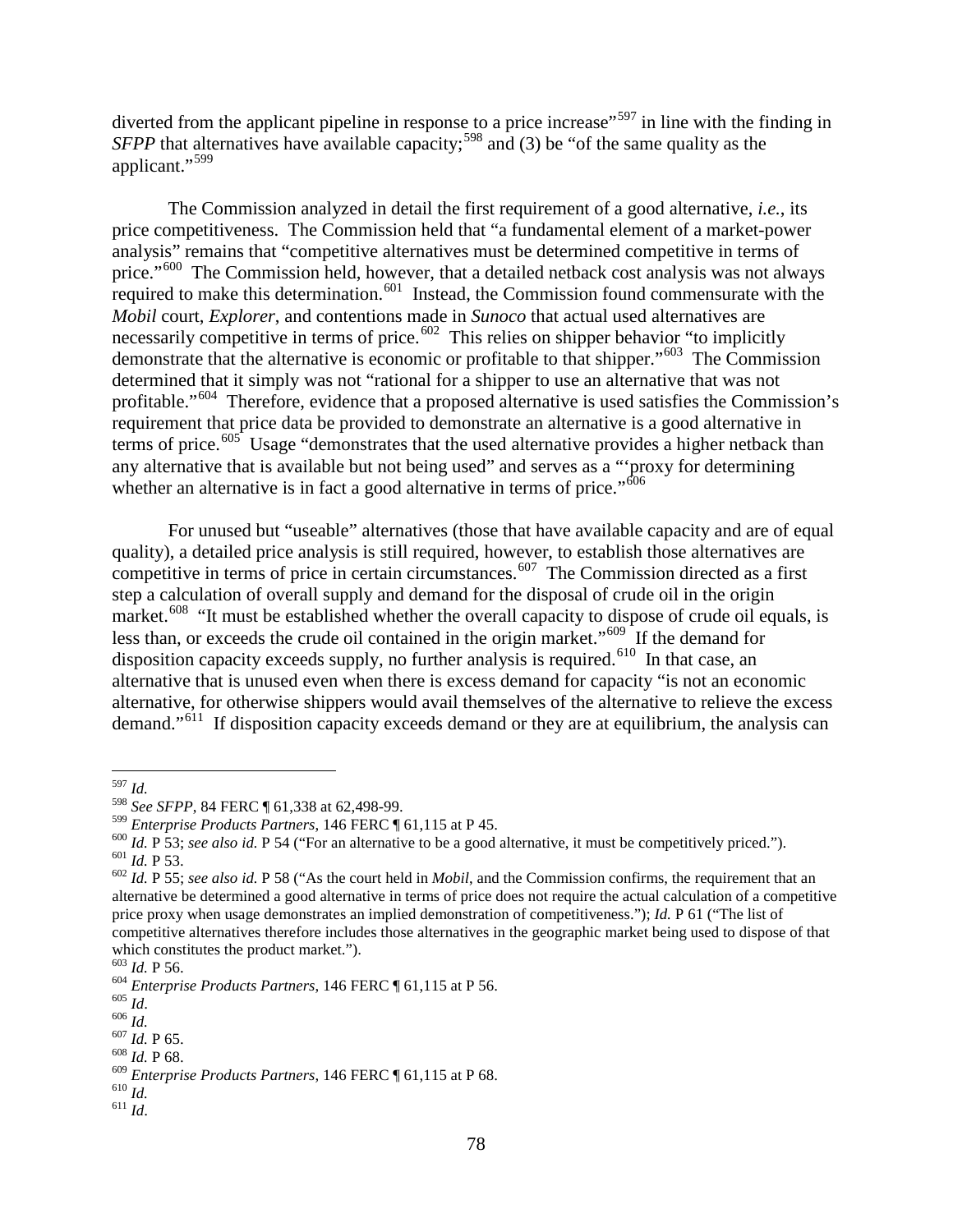go further into a detailed netback analysis because "alternatives may still be competitively priced though not currently being used."<sup>[612](#page-4-0)</sup>

The Commission also clarified that when conducting the detailed netback analysis for unused but useable alternatives, the applicant pipeline's tariff rate is not "presumed to be a proper proxy for the competitive price."<sup>613</sup> Rather, the Commission determined that the competitive price to use as the benchmark to compare proposed alternatives is the "netback of the alternative that provides the lowest netback among used alternatives."[614](#page-4-2) The Commission coined this competitive netback price among used alternatives as the "marginal netback."<sup>[615](#page-4-3)</sup> As an illustration, the Commission explained that shippers "will seek to earn the highest netback among available alternatives, and will use the alternative with the highest netback until it no longer offers capacity."<sup>616</sup> Shippers will "then seek to ship on the alternative offering the next highest net back, and so on until the marginal netback is reached. The marginal netback is the lowest netback generated among used alternatives."<sup>[617](#page-4-5)</sup> Once the marginal netback is determined from used alternatives, proposed unused alternatives are analyzed to determine whether they provide a netback that is within an acceptable range to still discipline a potential increase by the applicant pipeline above the competitive level.<sup>618</sup> The Commission did not specify in this proceeding a threshold range by which proposed useable alternatives would be deemed competitive.

Therefore, the Commission modified the cost data required to establish a proposed alternative is competitive in terms of cost. In conformance with the *Mobil* court (and positions advanced in the *Explorer* and *Sunoco* proceedings for example), the Commission found that evidence that alternatives are actually used suffices to establish an alternative is cost competitive. "Usage provides justification for determining that an alternative is a good alternative in terms of price."<sup>[619](#page-4-7)</sup> For useable (but unused) alternatives, they are included in the market power statistics only if the relevant market is not capacity constrained and their costs are within an acceptable range to the competitive marginal netback as evidenced through a detailed cost study. The acceptable range was not specified in this proceeding however.

Product Market. The Commission reiterated the requirement that an applicant oil pipeline must identify the product market(s) in which it seeks to establish a lack of significant market power.<sup>[620](#page-4-8)</sup> The Commission clarified that "[t]he appropriate product market in a marketpower analysis includes (1) those services for which the applicant seeks to charge market-based

<span id="page-4-2"></span>

<span id="page-4-3"></span>

<span id="page-4-4"></span>

<span id="page-4-6"></span><span id="page-4-5"></span>

<span id="page-4-1"></span><span id="page-4-0"></span><sup>&</sup>lt;sup>612</sup> *Id.*<br><sup>613</sup> *Id.* PP 50, 52.<br><sup>614</sup> *Enterprise Products Partners*, 146 FERC ¶ 61,115 at P 55.<br><sup>615</sup> *Id.*<br><sup>617</sup> *Id.*<br><sup>617</sup> *Id.*<br><sup>617</sup> *Id.*<br><sup>618</sup> *Id.* P 69. A similar analysis is undertaken for a destination mark "marginal supplier" in the market. *Enterprise TE Products*, Opinion No. 529, 146 FERC ¶ 61,157 at P 19. In a destination market, the marginal supplier will be the used alternative in the market whose delivered commodity price

<span id="page-4-7"></span>in the relevant product(s) is highest. *Id.*<br><sup>619</sup> *Enterprise Products Partners*, 146 FERC ¶ 61,115 at P 70. <sup>620</sup> *Id.* P 40.

<span id="page-4-8"></span>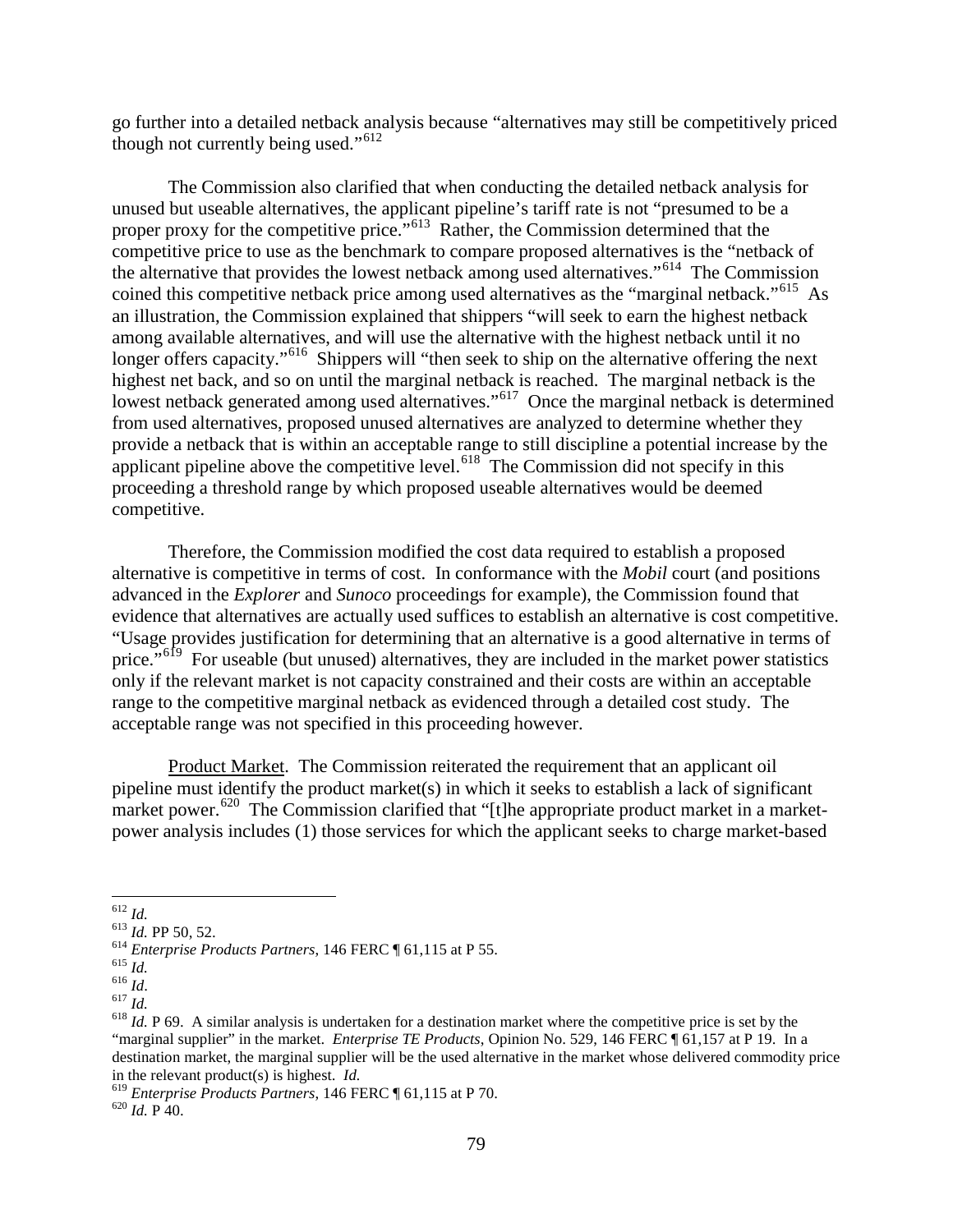rates, and (2) any product that could discipline the exercise of market power over those products." $\dot{6}^{21}$ 

The Commission determined that it was unclear what guidance could be drawn from the *Mobil* proceeding regarding the proper product market. The Commission in *Mobil* determined that the product market was appropriately differentiated into the transportation of Western Canadian heavy sour crude oil (which accounted for 98 percent of volumes on the pipeline) as opposed to the transportation of all crude oil (which the pipeline could transport).[622](#page-5-1) The *Mobil* court on review, however, based its market power decision on the pipeline's market share of Western Canadian crude regardless of type, but did not specifically adopt all crude oil as the product market.<sup>[623](#page-5-2)</sup> Therefore, the Commission did not draw any conclusions as to the guidance offered by this court opinion. $624$ 

The Commission confirmed that the relevant analysis in defining the product market is the cross-elasticity of demand between the products for which market-based rate authority is sought and possible substitutes.<sup>[625](#page-5-4)</sup> "For purposes of crude oil pipelines, the question is whether the transportation or disposition of different grades or types of crude oil (heavy vs. light, low vs. high sulfur for example) could serve to discipline a potential increase above competitive levels."[626](#page-5-5) By way of illustration, the Commission offered the following scenario:

If a price increase for the transportation of heavy crude would potentially cause producers to shift their demands to light crude transport, these products would generally both be included in one product market. If however a price increase on heavy crude could not be disciplined by such a shift, they would not exhibit a significant cross-elasticity and would instead constitute separate product markets.<sup>[627](#page-5-6)</sup>

For crude oil origin markets, the Commission directed that the product market is generally limited to "those products available from the production fields (i.e., the geographic market)."<sup>[628](#page-5-7)</sup>

Therefore, the Commission found that the product market includes the products for which the pipeline requests market-based rates and all products that serve as substitutes to those products through an analysis of cross-elasticity of demand.

Market Power Statistics. The Commission found that market share and market concentration statistics are calculated once good alternatives are determined.<sup>[629](#page-5-8)</sup> The

<span id="page-5-8"></span><span id="page-5-1"></span><span id="page-5-0"></span><sup>621</sup> *Id.* P 44. <sup>622</sup> *Mobil*, 133 FERC ¶ 61,192 at PP 27-29 (finding that even though the pipeline was capable of transporting any type of crude oil, the practical reality was that there were no substitutes that could be economically transported on the pipeline except for Western Canadian heavy sour crude evidenced by the fact that nearly all shippers chose to ship this variety of crude oil on the pipeline).<br> $623 \text{ Mobil}, 676 \text{ F}$ .3d at 1100-02.

<span id="page-5-4"></span><span id="page-5-3"></span><span id="page-5-2"></span><sup>&</sup>lt;sup>624</sup> *Enterprise Products Partners*, 146 FERC ¶ 61,115 at P 42.<br><sup>625</sup> *Id.* P 43.<br><sup>626</sup> *Id.* 627 *Id.* 628 *Id.* P 44.

<span id="page-5-5"></span>

<span id="page-5-6"></span>

<span id="page-5-7"></span>